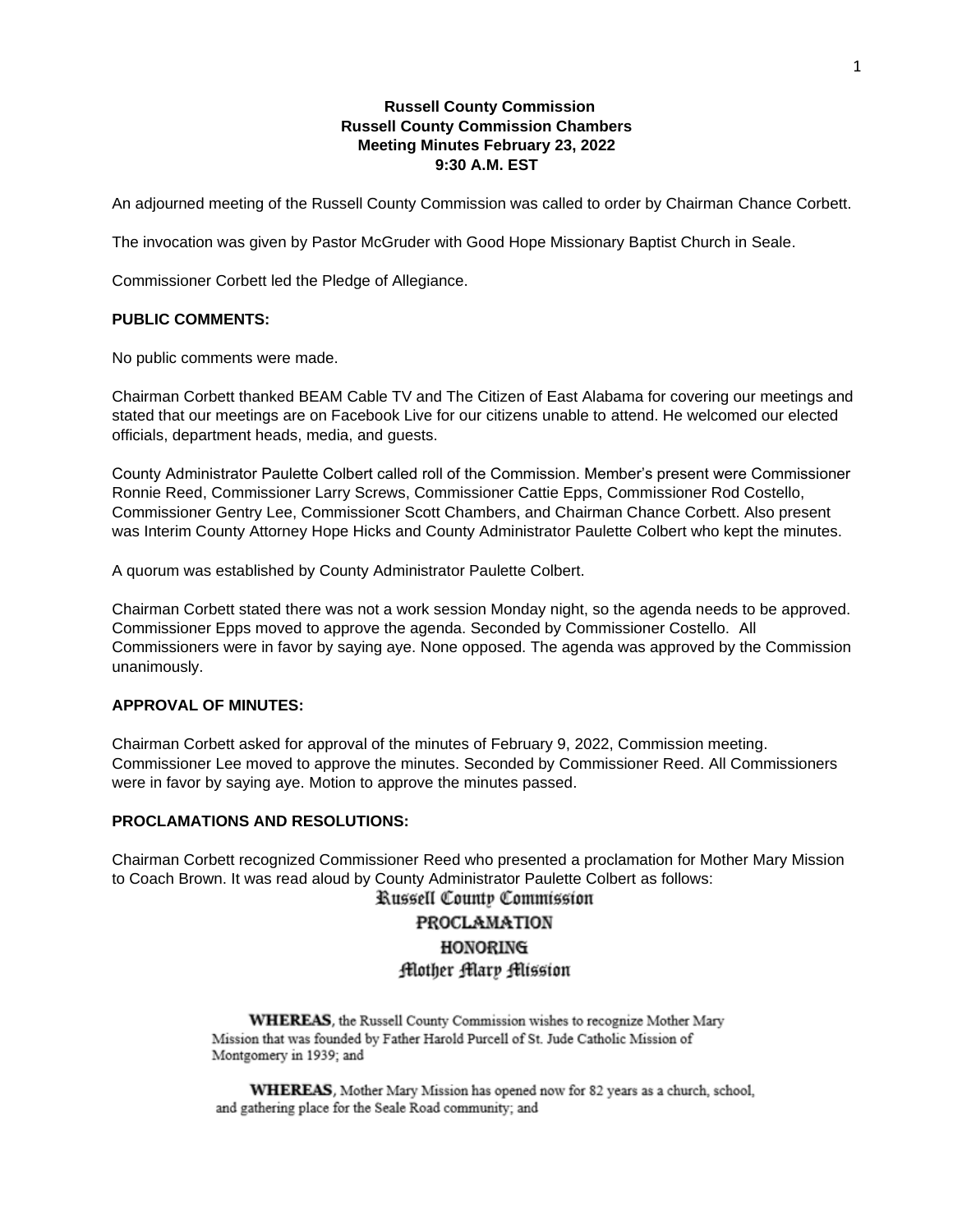WHEREAS, Mother Mary Mission at one time had over 6000 students in grades K through 12; and

WHEREAS, many of Mother Mary Mission graduates have excelled as professional educators, doctors, lawyers, clergy, community leaders, entertainers, and sports heroes; and

WHEREAS, Mother Mary Mission is experiencing a renewal with the help of the alumni who have played at the highest professional level in the sports of football, baseball, and basketball; and

WHEREAS, the professional sports alumni have pledged themselves to a project of renewal, especially for the Educational Facilities; and

THEREFORE, The Russell County Commission, do hereby proclaim Wednesday, February 23, 2022 as a day to recognize

"Mother Mary Mission Renewal Day"

in Russell County, Alabama.

This Proclamation adopted and approved this 23rd day of February, 2022.

Commissioner Reed moved to approve the proclamation honoring Mother Mary Mission. Seconded by Commissioner Chambers. All Commissioners were in favor by saying aye. None opposed. The Commission passed the motion unanimously.

#### **DISCUSSION ITEMS:**

There were no discission items.

#### **BUSINESS ITEMS:**

Chairman Corbett recognized Commissioner Reed with a donation request from Mother Mary Mission. Commissioner Reed spoke of Coach Brown, who was present, and commented on the outstanding job he has done in the community with the kids in different areas and spoke about the veteran's female homeless shelter. Commissioner Reed requested to donate \$5,000.00 of his discretionary funds to the mission, and stated it was already budgeted. Commissioner Reed moved to make the donation from his budgeted funds. Seconded by Commissioner Screws. Chairman Corbett asked Mrs. Colbert to make sure the paperwork is correct and that they can give a donation to the organization. All Commissioners were in favor by saying aye. None opposed. The Commission passed the motion unanimously.

Chairman Corbett recognized Commissioner Reed who presented resolving the local police jurisdiction confusion. Commissioner Reed stated that they needed to do this a few months ago because they have to let the city know, about 24 months in advance, if the Commission intends to take over and move the jurisdiction back. Chairman Corbett stated that this is not the police jurisdiction, but this is about the planning jurisdiction, and they have the ability to do so by the legislation that was passed. Once they decide to do that and they have given notification to the city, it would then take effect 2 years later. Ms. Hicks explained that there is a different law for planning and a different law for permitting, they are 2 different things. It was her understanding that Russell County is not actively involved in planning, like subdivision planning, but is involved in permitting and there are 2 different laws that they are dealing with here. She said the Commission would need to decide if they are going to start doing planning or if you want to put the city on notice that you're going to do planning, or if what Commissioner Reed, she believes, is talking about is permitting and if you want to give the city notice that you intend to take over permitting outside of municipal corporate limits, then she said the Commission can vote to do that. Commissioner Lee stated that he thought that it was discussed before if they started doing this that they'd have to hire additional people so the additional revenue would be a lot less than paying salaries for additional people. Chairman Corbett stated it is normally the goal when there is not a work session before the commission meeting not to bring controversial issues up and he thinks they need to discuss this at a work session and have Mr. Roberts here with the attorney to delve into this issue. Commissioner Screws stated that they can add this to the early work session schedule. Chairman Corbett agreed and asked Mrs. Colbert when they come in early to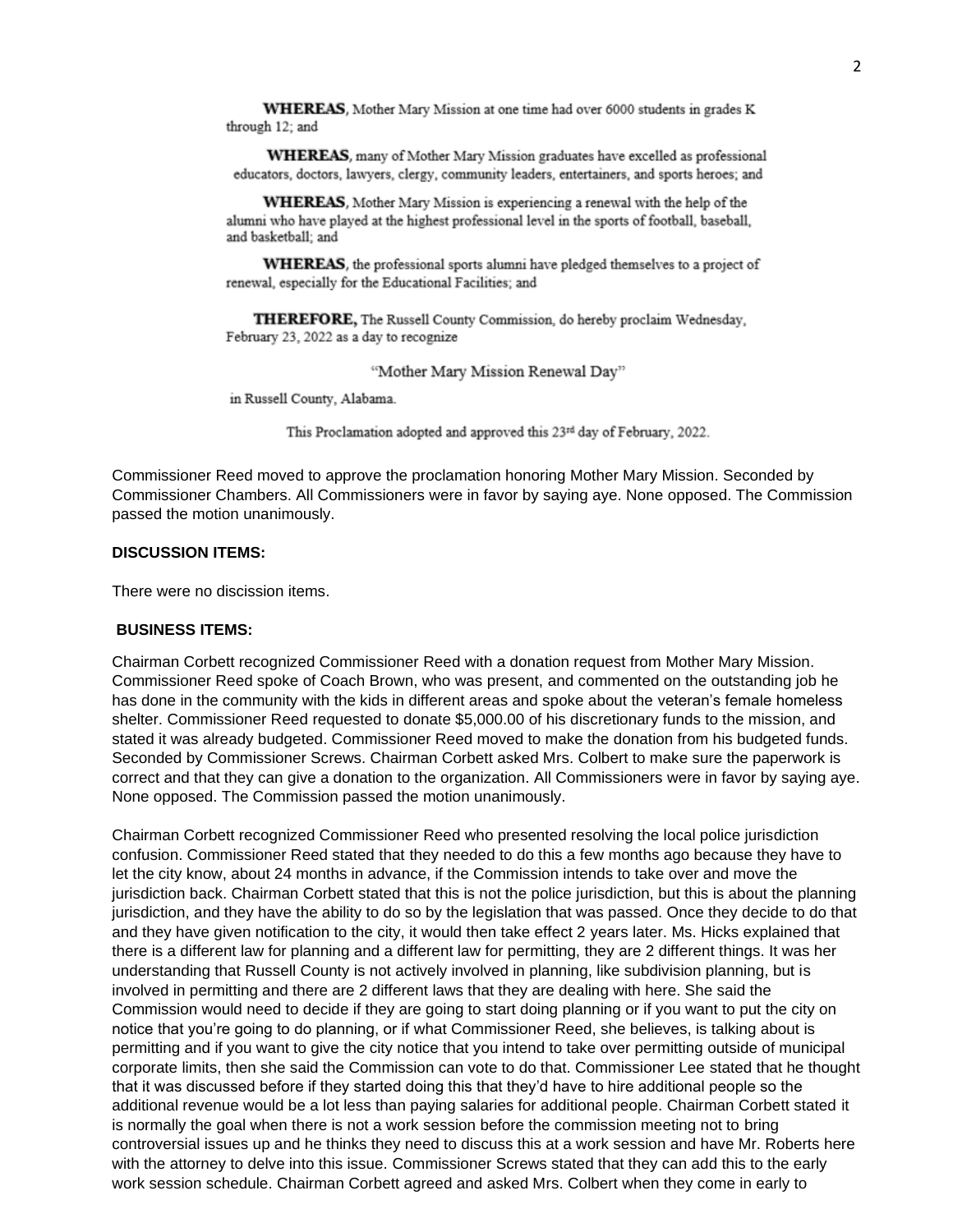discuss the ARP money, to include this as a topic since Attorney Hope Hicks will also be at the work session. Commissioner Epps moved to postpone this until further notice. Seconded by Commissioner Screws. All Commissioners were in favor by saying aye. None opposed. The Commission passed the motion unanimously.

Chairman Corbett recognized Commissioner Reed who presented the Mayor's Education & Charity Ball donation request. Commissioner Reed stated that last year he contributed \$2,200.00 to the mayor's ball and he spoke about the outstanding job they've done, to include, when 9 kids received \$2,000.00 each at Russell County High School. He wanted to expand it and make a donation from his discretionary funds in the amount of \$4,000.00, which was the balance left in his fund to this organization. Attorney Hicks suggested, since he's not completely sure of his balance, to make a motion to give the remainder of the funds in his discretionary account, so there's no question in case there's only \$3,500 left. Commissioner Reed moved to give his remaining balance to this event. Seconded by Commissioner Lee. All Commissioners were in favor by saying aye. None opposed. The Commission passed the motion unanimously.

Chairman Corbett recognized Maintenance Director Leon Watson who requested permission to sell some surplus vehicles. Mr. Watson stated that the Maintenance Department is requesting permission today to sell 2 of their older vehicles on GovDeals.com. The first one is a 2005 Ford Explorer, Asset # 34646, and it has a busted transmission in it and the repair would exceed the vehicle's worth. The second vehicle is a 2005 Ford F-150, Asset #32618, and it also has been out for most of his time with the county. He requested to surplus them and place them on GovDeals.com and return the funds to the general fund account. Commissioner Lee moved to approve the request to surplus the two vehicles. Seconded by Commissioner Reed. Attorney Hicks stated that she just wanted to make sure the sale is advertised just as if we were doing a sale on the courthouse steps. She said that simply putting it on GovDeals.com doesn't meet the advertising requirements. Chairman Corbett asked Mrs. Colbert to look into this and make sure it is done the right way. Mrs. Colbert agreed. All Commissioners were in favor by saying aye. None opposed. The Commission passed the motion unanimously.

## **COUNTY ENGINEER:**

Assistant County Engineer Ray Martin presented the two business items. One was the request to purchase a John Deere 5055E utility tractor for \$42,950.29 and a flex-wing bush hog for the price of \$12,873.60. They are both budgeted items that will be bought as a unit from SunSouth. Commissioner Epps moved to accept the request. Seconded by Commissioner Chambers. All Commissioners were in favor by saying aye. None opposed. The Commission passed the motion unanimously.

Assistant County Engineer Ray Martin presented the second business item to request to surplus 14 items as follows:

| Capital Asset # | <b>Description</b>               |
|-----------------|----------------------------------|
| 32772           | 2006 International Dump Truck    |
| 34369           | 2006 Single Axle Dump Truck      |
| 32987           | 2007 Caterpillar Motorgrader     |
| 35131           | 2017 Mack Tandum Axle Dump Truck |

Mr. Martin stated the above would be sold at the JM Wood Auction in Montgomery next month and the below remaining items would be listed on GovDeals.com. Chairman Corbett stated if they are on GovDeals.com, to make sure to follow the correct procedures as Ms. Hicks stated earlier. Mr. Martin agreed and proceeded with the below list: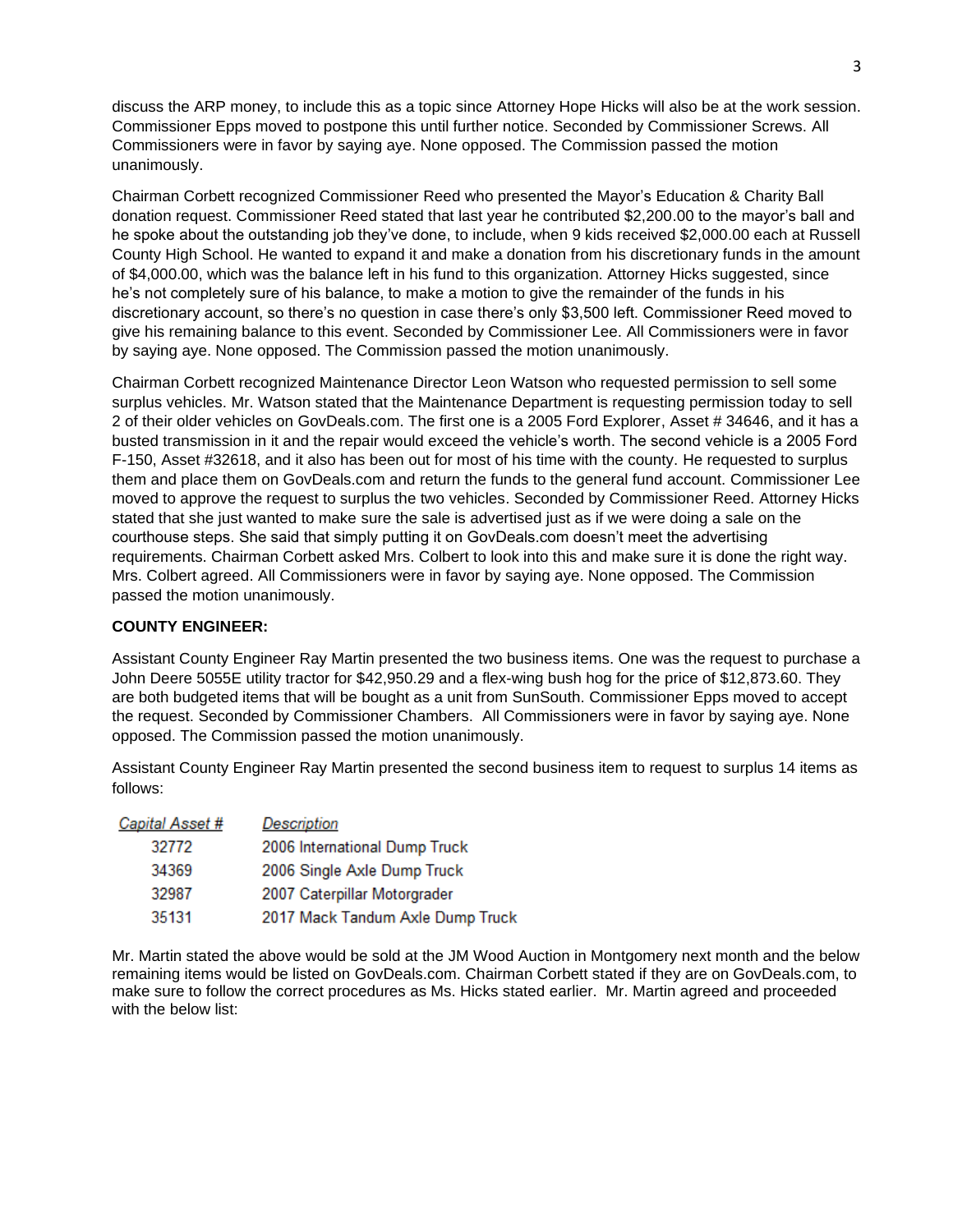| Capital Asset # | <b>Description</b>                        |
|-----------------|-------------------------------------------|
| 34736           | John Deere Mower Z951B, 60 inch           |
| 31626           | John Deere Mower with Bagger              |
| 30440           | 1998 Chevrolet Mid-Sized Pickup           |
| 30437           | 1998 Crew Cab Dump Truck                  |
| 31723           | 1970 Water Truck                          |
| ---->           | County Property # PR002 /2008 Ford Pickup |
| 32981           | 2007 Ford F150 Pickup                     |
| 32982           | 2007 Ford F150 Pickup                     |
| 30380           | 2001 Chevrolet Tahoe                      |
| 30125           | 1996 John Deere Tractor                   |

Mr. Martin stated that all of these items have well exceeded their life, and most haven't been used in quite a while and they've stripped parts off of what they could on all of them, except for the items that will be sold at auction. He said that a lot of these items have already been replaced and they've not had a chance to surplus them. Commissioner Costello moved to approve the request to surplus these items. Seconded by Commissioner Reed. All Commissioners were in favor by saying aye. None opposed. The Commission passed the motion unanimously.

# **ADMINISTRATOR:**

County Administrator Paulette Colbert presented the county fees for alcohol licensing. She stated that 080 Liquor County Wholesale Licensing Fee that was highlighted in their packets shows that the fee has been reported at \$50.00 since 2008. Prior to 2008, she went back to 1998, it was reported as \$500.00. She couldn't find anything that changed that fee, and the levies for 2008 were approved by the Commission with no changes. Therefore, she feels this was a typographical error and she asked if the Commission would like the fee to be changed back to \$500.00. Commissioner Lee moved to approve the fee change. Seconded by Commissioner Costello. All Commissioners were in favor by saying aye. None opposed. The Commission passed the motion unanimously.

County Administrator Paulette Colbert presented a request to pay attorney fees to Ball, Ball, Matthews and Novak, PA from the Coronavirus Rescue Act Fund in the amount of \$877.50. Commissioner Lee moved to approve the invoice payment from the fund. Seconded by Commissioner Reed. All Commissioners were in favor by saying aye. None opposed. The Commission passed the motion unanimously.

County Administrator Paulette Colbert presented the monthly approved expenditures/amounts paid from the Coronavirus Rescue Act Fund report update. No vote was needed.

County Administrator Paulette Colbert reminded the Commissioners that it was discussed at the last Commission work session to schedule an early work session meeting after the county attorney reviewed the ARP Grant applications. Attorney Hope Hicks stated that she will be ready to talk about it the next work session. She will be able to come in early on March  $7^{\text{th}}$  at 4 pm ET to discuss this along with the permit/ planning item. Commissioner Chambers moved to approve the 4 pm ET work session on March 7, 2022. Seconded by Commissioner Reed. Commissioner Screws reminded to make a public notification of this change. Mrs. Colbert agreed. All Commissioners were in favor by saying aye. None opposed. The Commission passed the motion unanimously.

## **COUNTY ATTORNEY:**

County Attorney Hope Hicks had nothing to present at the meeting.

# **COMMISIONER DISCUSSION:**

Commissioner Screws discussed to add to the agenda an area for the Coronavirus Rescue Act Fund until all money is spent, so it will not be mixed up in business items.